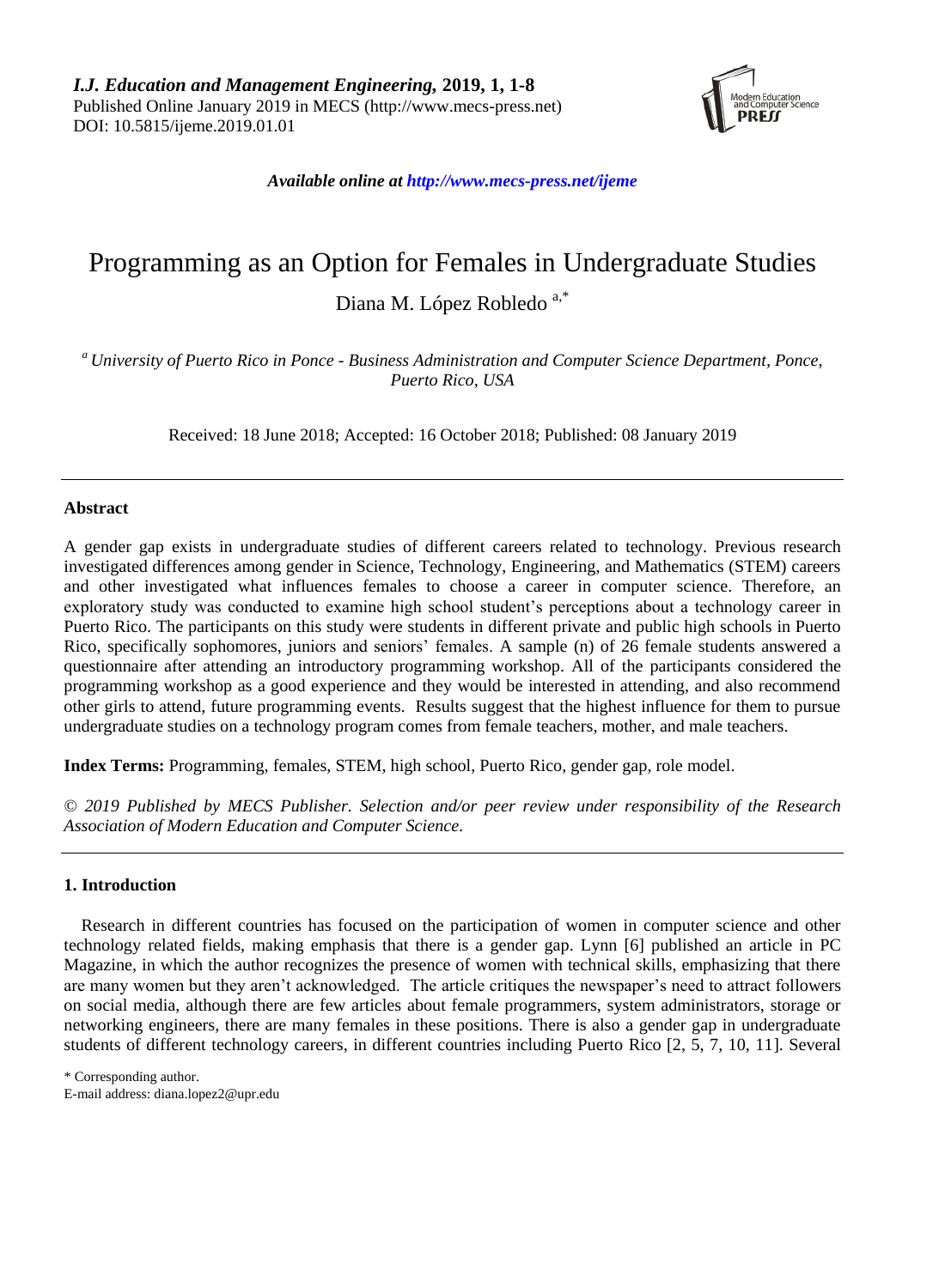authors have investigated what influences females to choose a career, what serves as barriers and facilitators to choose one related to technology and what motivates females to complete it and enter the workforce.

A study was conducted to examine high school students' perceptions about a technology career as an option for females in Puerto Rico. The paper is organized as follows. The introductory section is followed by a literature review section. Methodology of the study and description of the sample are then presented, followed by the results, discussion of findings, and conclusions.

## **2. Related Work**

Varma & Kapur [12] found that in India, women constituted 42% of students in computer engineering programs in 2011. They conducted an investigation to identify why women in India were attracted to computer science through a qualitative study with 60 undergraduate females. On their study, the researchers found that, although participants do not have a computer at home when growing up, they had access to a computer. Some of them were exposed to computers at home, others at cyber cafes or at school. When asked about how they became interested in the technology field, 53% identified their family as major motivation, 27% identified promising career prospects, and 15% of them developed interest in the field with no specific reason. Varma & Kapur [12] mentioned that only 10% of the participants were taught basic programming skills while in high school and 77% of the participants considered mathematics as their best subject in school. Also, participants embraced challenges and identified teachers as knowledgeable, supportive, interactive, and motivators to work hard outside of class. Female gave positive comments about their male peers.

Powel, Dainty, & Bagilhole [8] suggested that students were influenced by their childhood experiences with some differences among gender (38% of women and 62% of men) and they were also encouraged by family members. In this regard, women require more active encouragement to study technology-related fields. Women also perceived technology as a long-term career with employability. In their research, women had a desire to be different and take the challenge of working in a male-dominated industry [8]. They also discussed the finding that participants had gender stereotypes, "the women appear to be distancing themselves from other women, by becoming an exception to the rule". Researchers found that women tend to associate engineering and technology best suited to how the male brain works. Also, the authors suggested implicit in their responses was the idea that technology careers were chosen only by certain types of women. Power et al. [8] furthermore suggested that, although equality seems to have been achieved, entrenched stereotypes continue to persist. In relation to this, information technology (IT) careers have an image problem and perceptions of technology workers need to be changed before high school [3].

Quesenberry & Trauth [9] conducted a study to explore personal characteristics, individual influences, and societal influences that serve as barriers and facilitators of women's careers in IT. They used qualitative and quantitative inquiries. They used 92 qualitative interviews from women in the IT workforce in the United States and an online questionnaire to 210 women in the IT workforce from different ethnical backgrounds (white, Asian, Hispanic, and African, among others). Results of this study suggest that equality in the organization is important to address gender gap in IT, for example equal pay for equal work and equal treatment to pursue management careers. Likewise, the authors stated that reasons influencing careers chosen by women are based on several constructs, including: life experiences, talents, preferences, and also is affected by the context in which they appear (culture).

Autio [1] identified three women with highest technological competence (within the girls group) in a test performed more than 10 years ago. Technological competence was an aggregate of technological will, technological skill, and technological knowledge. The author tried to identify if the technologically talented females choose technological careers. They found that 2 out of 3 were enrolled in a technological university. However, the study suggests that the process of making choices in the area of technology is more complicated to technologically talented females than for males. The study suggests that as more males are engaged in the technology field, in the long term it may have a strong impact on female's self-confident.

Similarly, Verges [13] conducted a study of 28 women in the IT field through analysis of interviews and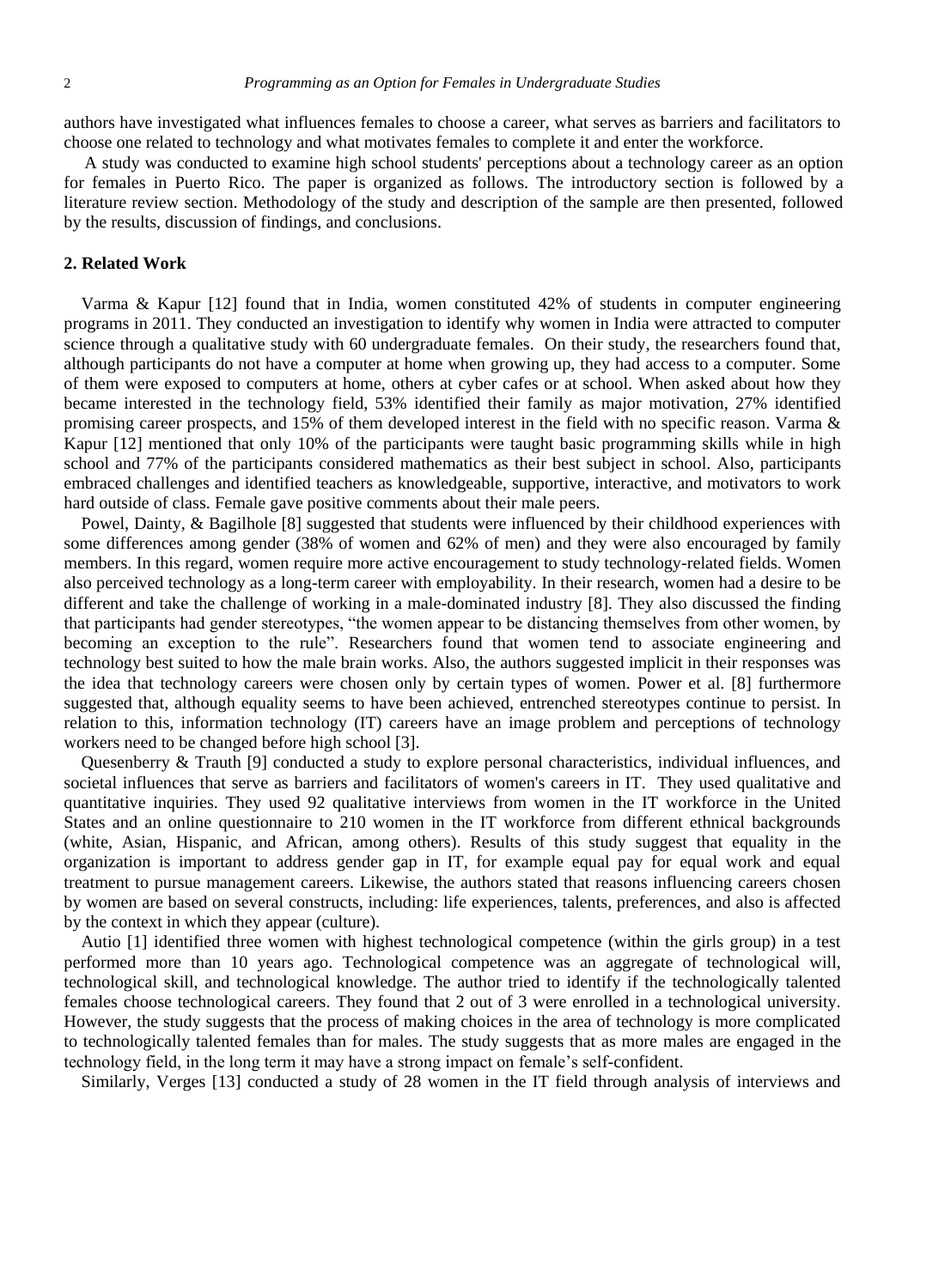focus groups. In her study, she analyzed motivation for females to self-include in the technology field, enablers that they encounter, and mechanisms they follow and activate to self-include. Findings suggest that females shared curiosity, passion, and interest for technology as their main motivations for self-inclusion. They also mentioned challenges in the field, creativity, and innovation. Verges [13] states that females had some facilitators in their context, which makes it more feasible to self-include in the technology field. Some of the facilitators are: motivation from relatives, participation in associations and events related to IT, and role models.

In a study conducted with more than 500 students of bachelor degrees from different public and private universities in Puerto Rico, López [5] found that family and parents' support is significant for females who choose a career in a technology-related field, even when they may not be aware of the existing gender gap. The study also concluded that academic institutions need to provide role models in the technology field so they can engage in providing guidance to young females, develop different opportunities for females and involve them in Science, Technology, Engineering, and Math (STEM) workshops. In the same way, the study recommended to prepare workshops directed to females in high school, so they can expose themselves to the IT field, get involved with role models, and consider pursuing an IT related career.

#### **3. Methodology**

The participants on this study were females who demonstrated interested in technology and computer science that attended the workshop for seven hours on Saturday, April 2, 2016. Most of them were taken by their parents, while others attended the workshop with their teachers or friends. The workshops were given by undergraduate students enrolled in the Computer Information Systems Program at the University of Puerto Rico in Ponce (UPRP) in their third or fourth year of study. At the end of the workshops, the objectives of the study were explained to the parents and consent was requested before answering the questionnaire. Furthermore, the objectives of the investigation were explained to students and they were asked to answer the questionnaire if they wanted to participate in the study, as their participation was voluntary.

The survey was anonymous, but included questions about age and high school grade they were currently enrolled. It also asked about their intentions to pursue undergraduate studies, either in a computer-related field or not. They were also asked to identify people who motivated them or influenced them on pursuing a career related to technology. Data was analyzed using IBM Statistics Software version 21. A reliability statistics analysis was made on 33 items of the questionnaire with the complete sample. Cronbach's Alpha coefficient obtained in the analysis was 0.898. Therefore, the instrument meets the requirements of internal reliability as it is above 0.75, as suggested by Hern ández, Fern ández, and Baptista [4].

## **4. Results and Discussion**

The sample of the study is composed of 26 females, range from 14 to 17 years old ( $\mu$  = 15.65;  $\sigma$  = 0.797). With regard to age, 42% of the sample was 15 years old, 39% was 16 years old, 15.4% was 17 years old and 4% was 14 years old. One (1) participant was from ninth grade (4%), fifteen (15) participants were from tenth grade (58%), eight (8) participants were from eleventh grade (31%), and two (2) participants were from twelfth grade (8%). The participants represented five different schools in Puerto Rico, mainly from public schools (81%).

The results indicated that 62% of the participants have good skills with technology, 54% have good skills with computers, 73% are interested in learning new topics related to technology, and 81% are curious about how computers, programs and/or applications works. The participants were asked if they had participated in previous workshops at the University of Puerto Rico in Ponce. The results show that 19% of them had attended previous workshops at the Institution. However, 96% said that they had never participated in previous programming workshops at the Institution. On the other hand, 15% of the females responded that they had participated in programming workshops at other institutions.

The participants were asked if they had previous experience or knowledge about computer programming and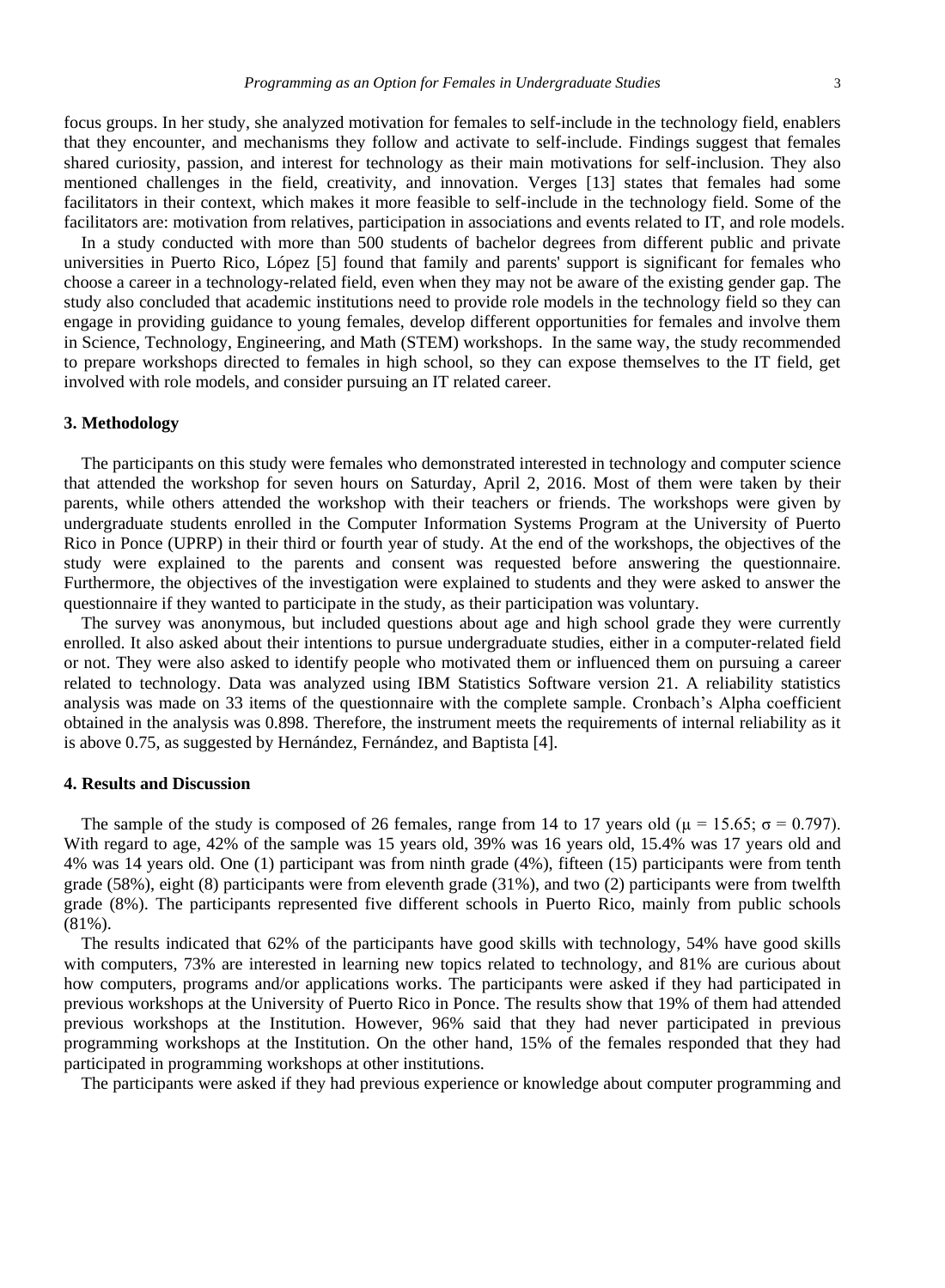if they had access to a computer. Table 1 shows that most of them had access to a computer at school and also at home. Some of the participants (35%) had previous knowledge about computer programming before attending the workshop at University of Puerto Rico in Ponce. Twenty-three percent (23%) said that their school offers basic programming courses. However, most of them do not take programming courses at school (92%).

| Item                            | Yes   | No    | Don't Know |
|---------------------------------|-------|-------|------------|
| Previous programming knowledge  | 34.6% | 57.7% | 7.7%       |
| Access to computer at home      | 96.2% | 3.8%  | -          |
| Access to computer at school    | 92.0% | 8.0%  | -          |
| Programming courses at school   | 23.1% | 69.2% | 7.7%       |
| Enrolled in programming courses | 8.0%  | 92.0% | -          |

Table 1. Previous Experience and Access to Computer

The instrument included few questions related to the participant's opinion about the computer programming workshop offered. A five point Likert scale was used:  $1 = \text{Totally Disagreed}, 2 = \text{Disagreed}, 3 = \text{Neutral}, 4 = \text{Out}$ Agreed,  $4 = \text{Totallv Average}$ . Table 2 presents responses in three columns, where option 1 and 2 were joined as one column (Disagreed), the second columns represents option 3 (Neutral), and option 4 and 5 were considered as one column (Agreed). All of the participants (100%) considered the workshop as a good experience (15% agreed, 85% totally agreed). Participants also responded that they would be interested in attending a future programming event at the Institution (19% agreed, 81% totally agreed). They considered that the information provided was relevant to the topic. They also considered that the workshop helped them understand better what computer programming is.

Table 2. Perception of the Programming Workshop Experience

| Opinion                                                                                      | Disagreed | Neutral | Agreed |  |
|----------------------------------------------------------------------------------------------|-----------|---------|--------|--|
| The workshop helped me understand better what computer programming is.                       | 3.8       | 3.8     | 92.4   |  |
| I think that basic programming workshops are a good opportunity for high<br>school students. |           | 3.8     | 96.2   |  |
| The information provided at the workshops was relevant.                                      |           | 8.0     | 92.0   |  |
| The time used for the activity was appropriate.                                              |           | 11.5    | 88.5   |  |
| In general, attending the workshop was a good experience.                                    |           | ۰       | 100.0  |  |
| I would be interested in attending a future programming event at the<br>Institution.         |           | ۰       | 100.0  |  |
| I would recommend other girls to attend future programming events at the<br>Institution.     |           |         | 100.0  |  |

The participants considered programming workshops as good opportunities for high school students. All of the participants (100%) are willing to recommend other girls to attend future programming events at the Institution (20% agreed, 80% totally agreed). Results suggest that the workshops met the expectations to present an idea about the computer science field and a basic programming experience to young females interested in technology. This is demonstrated as it was the first experience for most of the participants and they would be willing to attend to a future programming event.

The participants were asked about motivation from different people to attend the workshop, including parents, friends, counselors, and teachers. Results are shown on Table 3. They reveal that female friends had the greatest influence on their decision to attend the workshop, followed by female school counselors.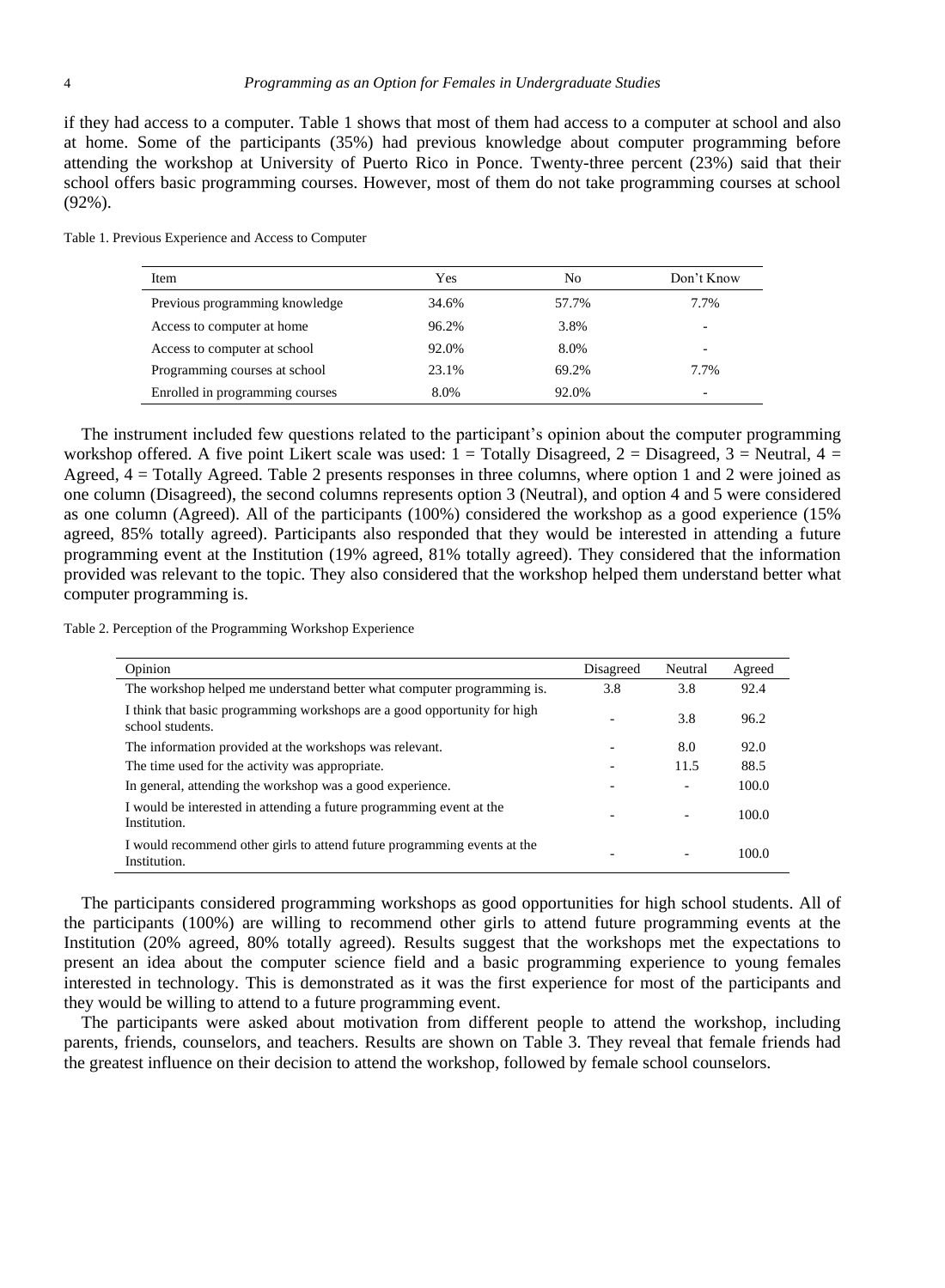Table 3. Motivation to Attend the Programming Workshop

| Disagreed | Neutral | Agreed |
|-----------|---------|--------|
| 3.8       | 30.8    | 65.4   |
| 26.9      | 11.5    | 61.5   |
| 24.0      | 28.0    | 48.0   |
| 12.0      | 20.0    | 68.0   |
| 24.0      | 8.0     | 68.0   |
| 19.2      | 7.7     | 73.1   |
| 27.2      | 13.6    | 59.1   |
| 12.5      | 12.5    | 75.0   |
| 19.2      | 19.2    | 61.5   |
|           |         |        |

All of the participants stated that they have the intention to enroll on an undergraduate program after high school (12% agreed, 88% totally agreed). However, 35% are considering to pursue a computer-related career for their undergraduate studies (15% agreed, 19% totally agreed). There is a slightly higher percent (39%) that remained "neutral" on this assumption, which can be because they have not yet decided what to study. They are not decided, either to study a computer oriented career or not. Some of the participants (23%) are not considering computer field as a choice for undergraduate studies (12% disagreed, 12% totally disagreed).

Table 4 shows what participants responded about who motivate them to purse a computer-related career after graduating from high school. The highest influences reported by the participants are female teachers, mother, and male teachers.

Table 4. Motivation for Undergraduate Studies in Computer Science

| Motivation      | Disagreed | Neutral | Agreed |
|-----------------|-----------|---------|--------|
| Mom             | 30.7      | 23.1    | 46.1   |
| Dad             | 41.6      | 20.8    | 37.5   |
| Family members  | 42.3      | 23.1    | 34.6   |
| Female teachers | 25.0      | 16.7    | 58.4   |
| Male teachers   | 26.9      | 26.9    | 46.1   |
| Female friends  | 34.6      | 23.1    | 42.3   |
| Male friends    | 34.6      | 23.1    | 42.3   |

Students were asked to mention (in an open ended question) what was the best part about the workshop. The participants provided different answers, which were analyzed based on the content. Responses are shown on Table 5, including coding, dynamics, strategies, and help provided to them by speakers, and others (friendliness, food). Also, 38.5% of the participants mentioned "all".

Table 5. Best Part About the Workshop

| Comment                       | Frequency | Percent |
|-------------------------------|-----------|---------|
| Coding                        |           | 26.9%   |
| Dynamics, Strategies and Help | 4         | 15.4%   |
| <b>Others</b>                 |           | 19.2%   |
| Everything                    | 10        | 38.5%   |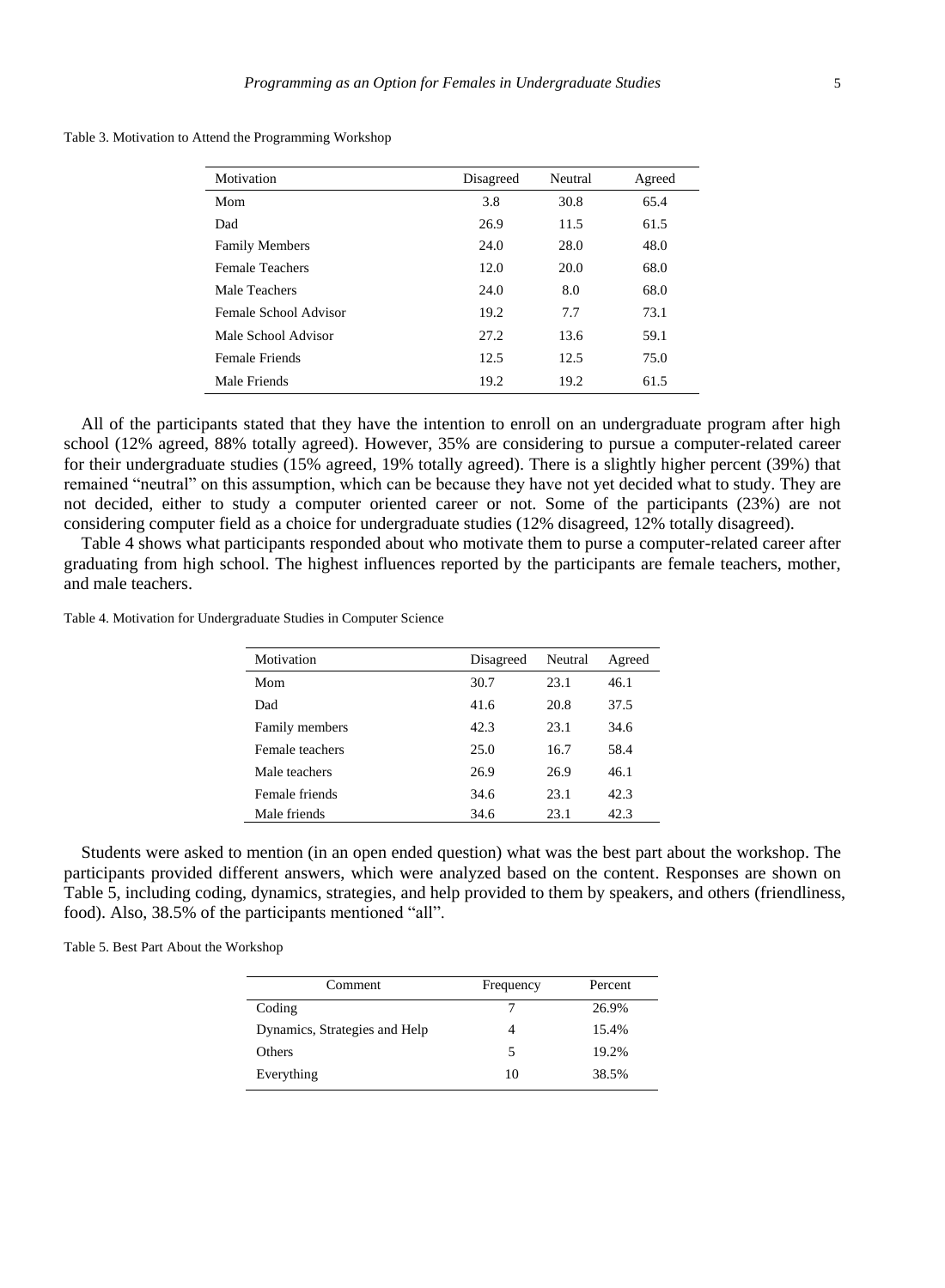On the other side, students were asked to mention (in an open ended question) what they didn't like about the workshop. Among the 26 responses, most of them stated that they like everything about it. However, one participant mentioned that it was necessary to include more female teachers, which refers to ushers who help in the individual explanation. Two participants mentioned speed of presentation and one participant mentioned complexity of the exercises. These comments would be taken into consideration for future workshops as it is of high importance to improve future student's experiences.

After analyzing responses on descriptive statistics and frequency, additional correlation analysis was performed. Correlation analysis was made between eight items included in the instrument with statements evaluated on a 5-point Likert Scale. The variables are: (1) job opportunities if they study a career related to computers, (2) computer science as a good option to enroll for undergraduate studies, (3) intention to pursue undergraduate studies related to computers, (4) interest to learn about technology, (5) curiosity about how computer, programs, and applications works, (6) good skills with technology, (7) good skills with the computer, and (8) importance to learn about use of technology.

A Pearson's correlation was run to determine the relationship between different variables. Table 6 shows results of the correlation analysis. There was a very strong positive correlation ( $r = 0.904$ ; n=26; p < .001) among the interest in learning about technology and the curiosity about how computer, programs, and applications works. There was a very strong positive correlation ( $r = 0.808$ ; n=26; p < .001) among considering computer science as a good option for undergraduate studies with having curiosity about how computer works and also with the interest to learn about technology ( $r = 0.847$ ; n=26; p < .001).

| ID  | (1) | (2)       | (3)       | (4)       | (5)       | (6)       | (7)       | (8)       |
|-----|-----|-----------|-----------|-----------|-----------|-----------|-----------|-----------|
| (1) | 1   | $.808***$ | $.688***$ | $.647***$ | $.610***$ | $.525***$ | $.524***$ | .550***   |
| (2) |     |           | $.688***$ | $.847***$ | $.808***$ | $.543***$ | $.414**$  | $.613***$ |
| (3) |     |           | Ŧ         | $.536***$ | $.493**$  | .228      | .220      | $.359*$   |
| (4) |     |           |           | ı         | $.904***$ | .484**    | $.342*$   | $.670***$ |
| (5) |     |           |           |           | 1         | $.550***$ | .288      | $.756***$ |
| (6) |     |           |           |           |           | 1         | $.846***$ | $.442**$  |
| (7) |     |           |           |           |           |           | 1         | $.374*$   |
| (8) |     |           |           |           |           |           |           | 1         |
|     |     |           |           |           |           |           |           |           |

Table 6. Correlation among Different Variables

\*Significant at 0.10; \*\*Significant at 0.05; \*\*\*Significant at 0.01

A very strong correlation ( $r = 0.846$ ; n=26; p < .001) was found among having good skills with the computer and good skills with technology. A very strong significant correlation ( $r = 0.808$ ; n=26; p < .001) was also found between considering computer science as a good option for undergraduate studies and considering that there would have job opportunities if they study a career related to computers. A strong correlation ( $r = 0.756$ ; n=26;  $p < .001$ ) was found among curiosity about how computer works and importance to learn about use of technology. Additional strong and moderate correlations were found among variables, as shown in Table 6.

#### **5. Conclusions**

Gender gap in the technology field has been the focus of several investigations around the world. It is included in (Science, Technology, Engineer, and Mathematics) STEM projects, which aims to include more students interested in those fields. In Puerto Rico, it is a current topic of interest among different public and private schools, including universities. Most of the sample in the study has access to a computer at their school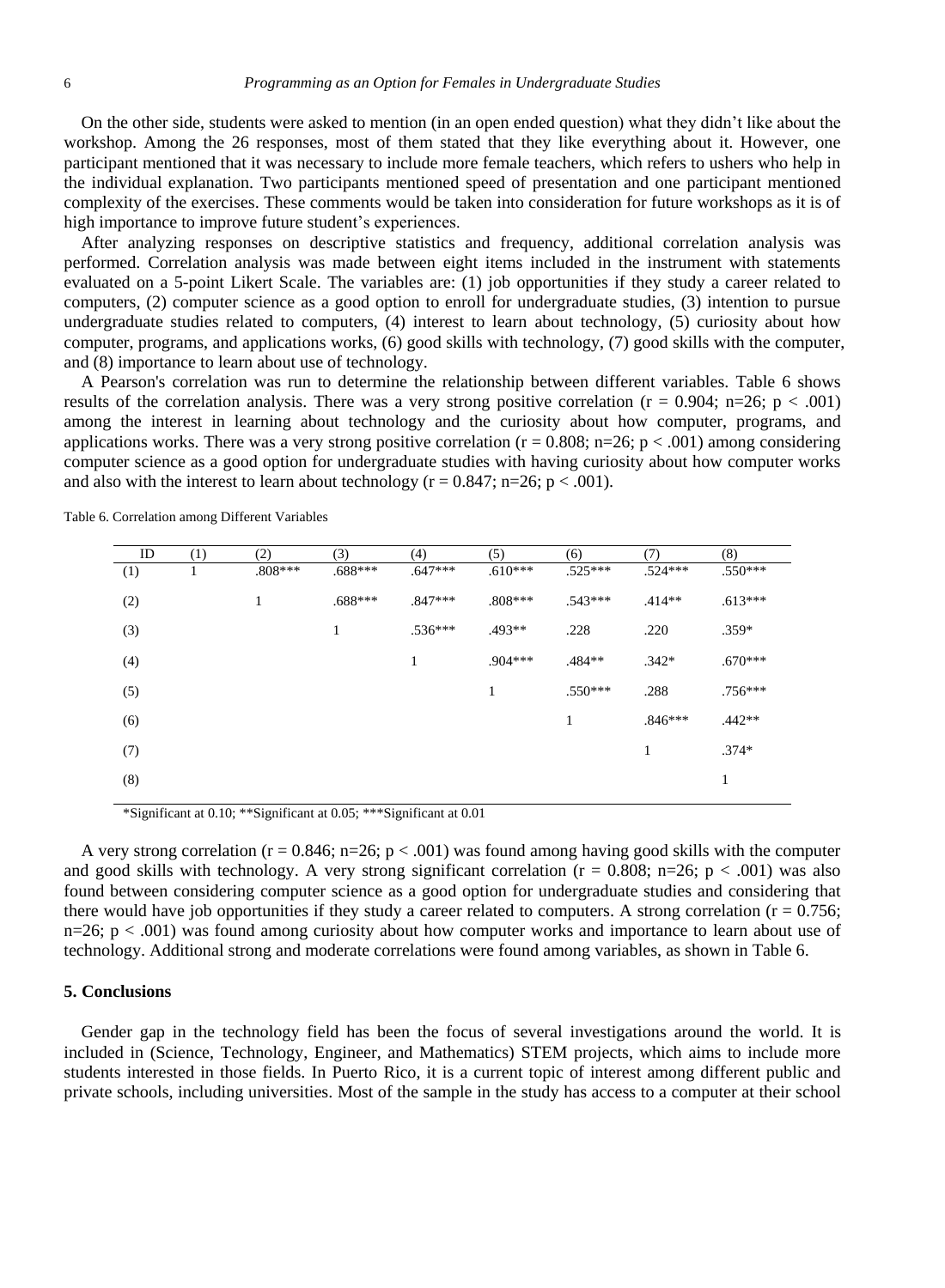and at home, but they have no programming experience. However, high schools are not providing programming courses for their students in their curriculum as they include science or mathematics.

The workshop provided was a good experience for the female students who were interested in the computer science field. Participants are willing to take part in future programming events at the Institution. Some of the participants are considering computer science as an option for undergraduate studies while others have not decided yet. The study identified that those who consider computer science as a good option for undergraduate studies also had interest to learn about technology.

It is suggested that institutions provide additional opportunities for them to engage in the field to provide guidance, and also to serve as role models. Suggested activities may include programming workshops, including basic programming skills and intermediate programming skills. This way, females may interact with technology, be involve in networking with current female undergraduate studies, and also engage in technology as an option for their career path.

## **References**

- [1] Autio, O. (2013). When Talent Is Not Enough: Why technologically talented women are not studying technology. Journal of Technology Education, 24(2), 14-30.
- [2] Etzkowitz, H. & Ranga, M. (2011). Gender Dynamics in Science and Technology: From the "Leaky Pipeline" to the "Vanish Box". Brussels Economic Review, 54(2/3), 131-147.
- [3] Harris, N., Cushman, P., Kruck, S., & Anderson, R. (2009). Technology Majors: Why are women absent?. Journal of Computer Information Systems, 50(2), 23-30.
- [4] Hernandez, Fern ández and Baptista. (2010). Metodolog á de Investigación, 5<sup>th</sup> Edition. McGraw Hill.
- [5] López, D. (2015). Perceptions from Students in Puerto Rico about Information Technology Professionals. Journal of Computer Science and Information Technology. Vol. 3, No. 2; December 2015, pp 39-56. ISSN 2334-2366 Print, 2334-2374 Online.
- [6] Lynn, S. (2013). There Are Plenty of Women in Tech. PC Magazine, 43-45.
- [7] Martínez, L.; Lugo, I.; Rivera, M. (2007). Participación y Representación por Género en Educación Superior. Consejo de Educación Superior de Puerto Rico.
- [8] Powell, A., Dainty, A. & Bagilhole, B. (2012). Gender Stereotypes Among Women Engineering and Technology Students in the UK: Lessons from career choice narratives. European Journal of Engineering Education, 37(6), 541-556.
- [9] Quesenberry, J. & Trauth, E. (2012). The (Dis)placement of Women in the IT Workforce: An investigation of individual career values and organizational interventions. Information Systems Journal, 22(6), 457-473. doi:10.1111/j.1365-2575.2012.00416.x
- [10] Soe, L. & Yakura, E. (2008). What's Wrong with the Pipeline? Assumptions about gender and culture in IT work. Women's Studies, 37(3), 176-201. Doi:10.1080/00497870801917028.
- [11] Varma, R. & Hahn, H. (2008). Gender and the Pipeline Metaphor in Computing. European Journal of Engineering Education, 33(1), 3-11.
- [12] Varma, R. & Kapur, D. (2015). Decoding Femininity in Computer Science in India. Communications of the ACM, 58(5), 56-62. Doi:10.1145/2663339.
- [13] Verges, N. (2012). De la exclusión a la autoinclusión de las mujeres en las TIC. Motivaciones, posibilitadores y mecanismos de autoinclusión. Athenea Digital (Revista de Pensamiento e Investigación Social), 12(3), 129-150.